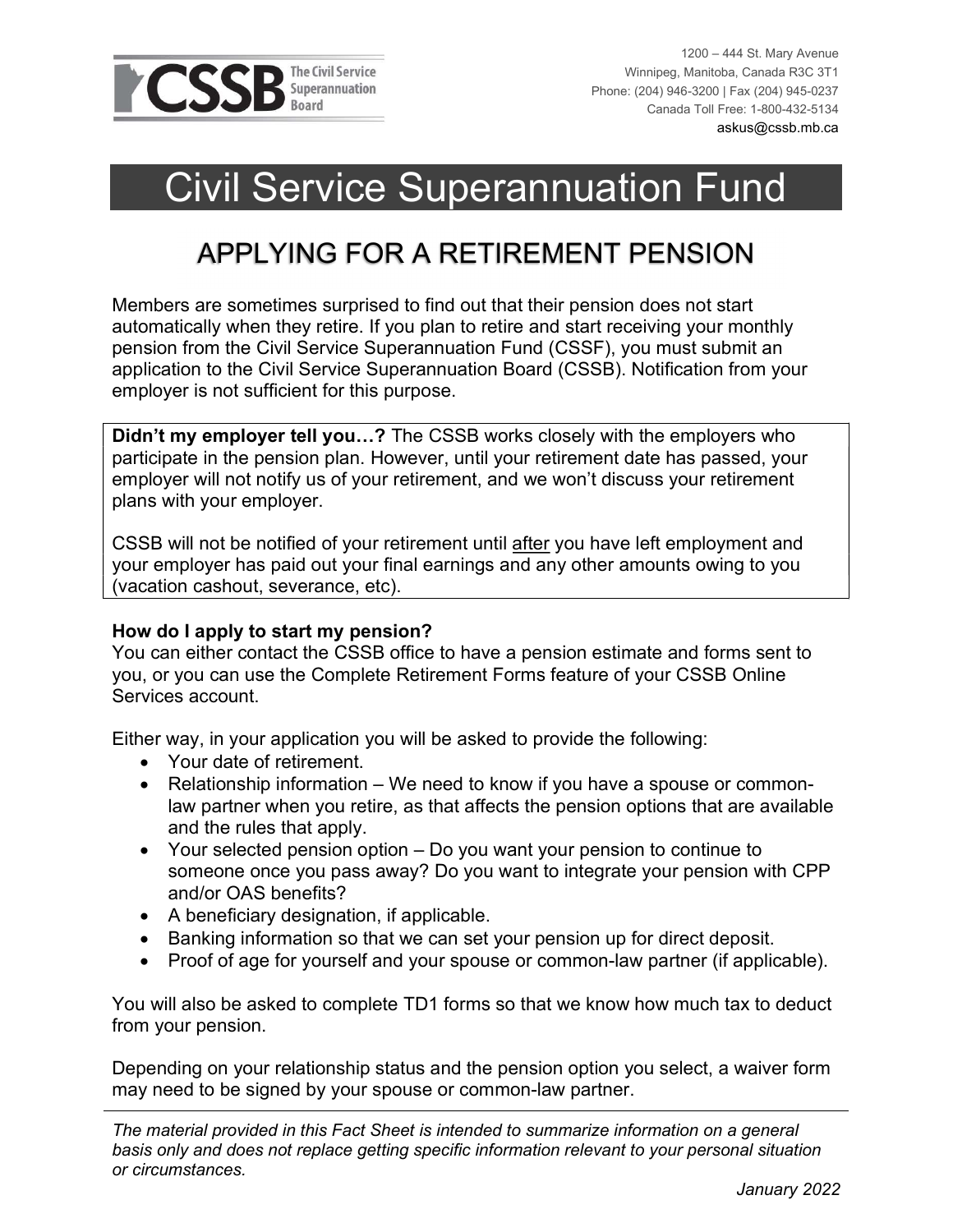### When should I apply?

It is important that your retirement forms are received by our office **before your** retirement date. Otherwise defaults may apply, you could lose pension payments, and you may no longer be eligible to participate in the life insurance plan in retirement.

We suggest you apply for your pension two to three months before your retirement date. We won't accept your application more than 6 months prior to your retirement date.

#### When can I start my monthly pension?

You can start to receive your monthly pension if you are at least age 55, are no longer an employee in the plan, and have submitted a Notice of Retirement to the CSSB office. Special rules apply for Correctional Officers, employees who leave service due to ill health, and employees who work past the end of the year in which they turn age 71.

Your choice of retirement date is between you and your employer. The pension plan allows a retirement date to be any day of the year, even if it's a day you don't normally report to work.

### When will I get my first payment?

If you are retiring from active service, your pension will be payable from the day after the day you cease to be an employee.

If you are retiring from a deferred pension account, your pension will be payable from the later of your chosen commencement date and the date your retirement forms are received by CSSB.

Pensions are paid by direct deposit on the second last business day of the month. Depending on your retirement date and when your forms are received in our office, your first payment may be able to be processed for the end of the month that you retire.

#### Do I have to cease employment in order to receive my pension?

Yes, in most cases. There are a few exceptions to this:

- Employees who continue to work past the end of the year they turn age 71 must commence their pension by the end of that year. They are not required to terminate employment in order to receive their pension.
- Employees who are in receipt of Long Term Disability benefits may be eligible to receive a disability pension.
- Members with a deferred pension can commence that pension when eligible, even if they're employed.

#### Can I go back to work once my pension starts?

Yes. If you get a job after you start your pension, your pension payments won't be affected. However, you cannot contribute to a pension plan while you are receiving a pension from that plan. As a result, if you return to work with an employer in the CSSF, you will not be able to contribute to the plan for your new employment, and you won't earn any further pension under our plan.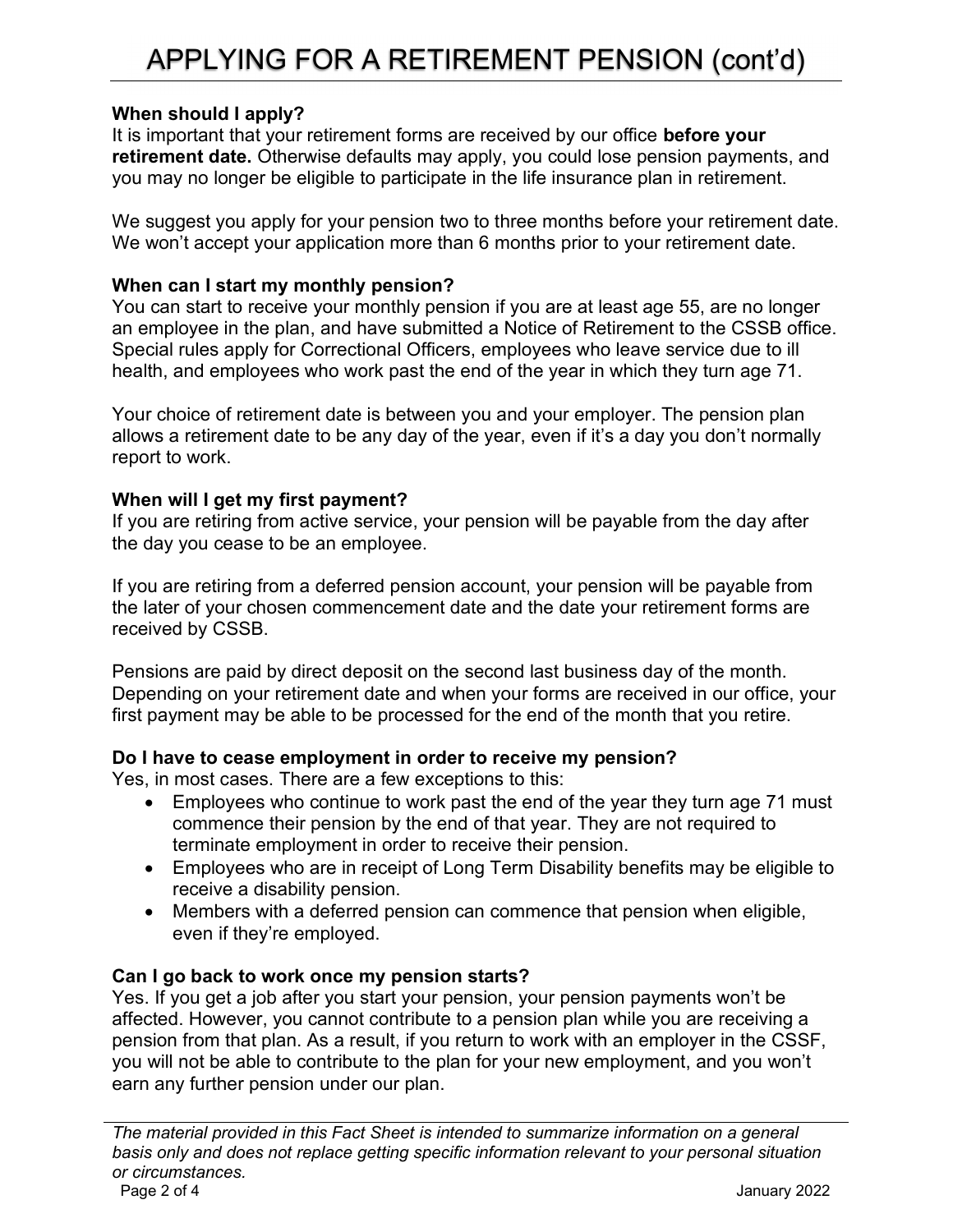# APPLYING FOR A RETIREMENT PENSION (cont'd)

If your new employer has a different pension plan, there are no provisions in our plan that would prevent you from contributing to a new plan.

#### Where can I get more information?

Pension Estimates:

In order to help you make the decisions you'll need to make regarding your pension, we recommend that you request a pension estimate from our office or that you run your own estimates through your CSSB Online Services account.

The pension estimates will provide a projection of your anticipated pension at your retirement date, including the various pension options available based on your relationship status. (If you have an eligible spouse or common-law partner, your estimate will include pension options that could provide a survivor pension for the lifetime of that person.)

The pension estimate will include a cover letter which contains important information about retiring and starting a pension.

It's important to keep in mind that even a very good estimate is just an estimate. When you retire, your pension will be based on your actual service and earnings history as reported by your employer.

#### Pre-Retirement Seminars:

CSSB provides half-day sessions (approximately four hours) designed for employees who are beginning to plan for retirement. They are presented in major centres throughout Manitoba and are also made available online. The Pre-Retirement Seminar schedule and registration information are available on the CSSB website under the Member Services section.

#### Contact the CSSB:

CSSB staff can answer your pension questions or help you complete your retirement forms. Call, email, or arrange a personal meeting. Please be aware however that we will not provide financial advice.

#### Questions?

The Board's staff is available to provide information and answer questions about the plan and your entitlements. The Board's staff can be contacted by:

Mail: The Civil Service Superannuation Board 1200-444 St. Mary Ave. Winnipeg MB R3C 3T1 Phone: 204-946-3200 or Toll Free (Canada): 1-800-432-5134 Fax: 204-945-0237 E-mail: askus@cssb.mb.ca Web Page: www.cssb.mb.ca